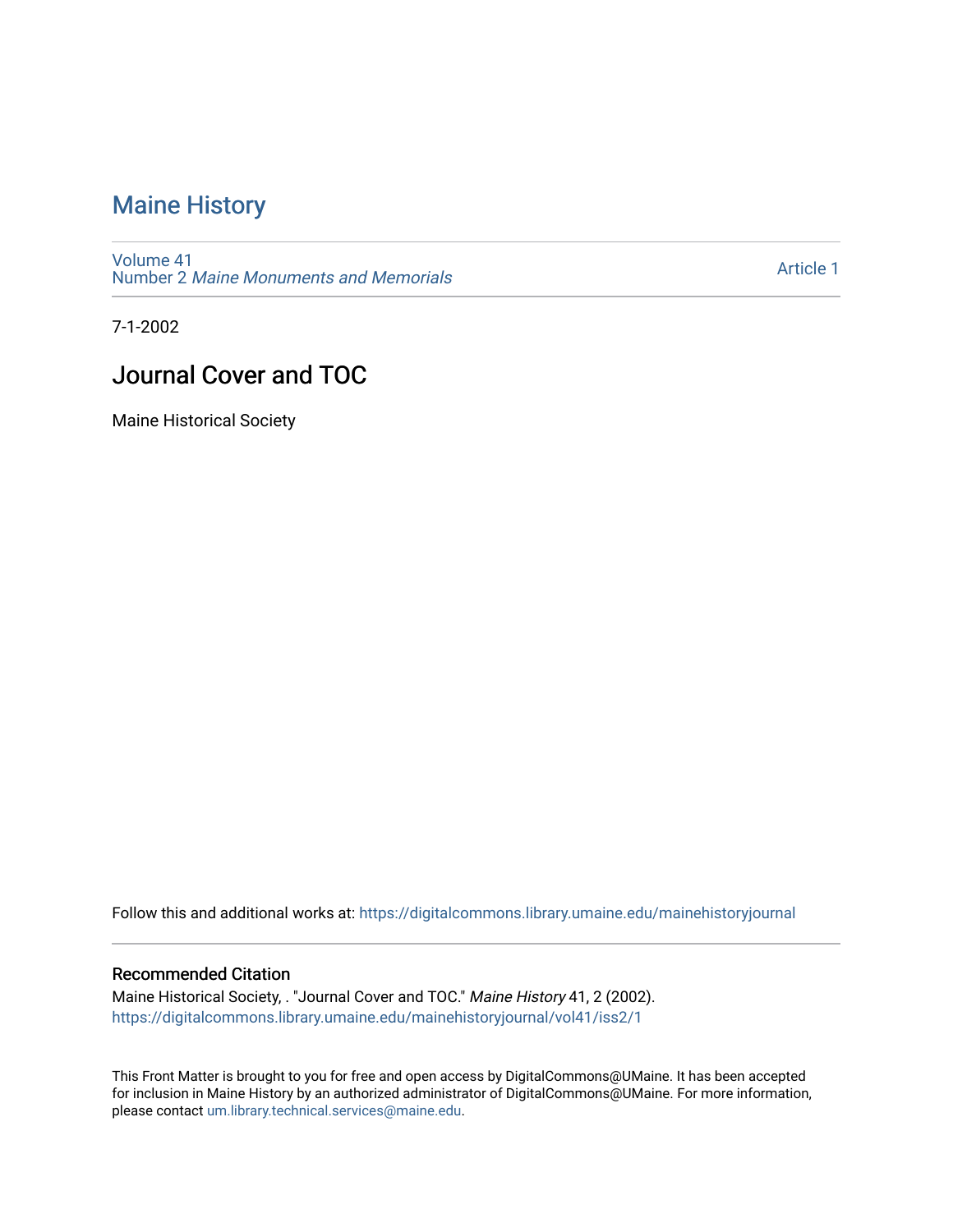VOLUME 41 SUMMER 2002

## MAINE HISTORY



*Maine Monuments and Memorials*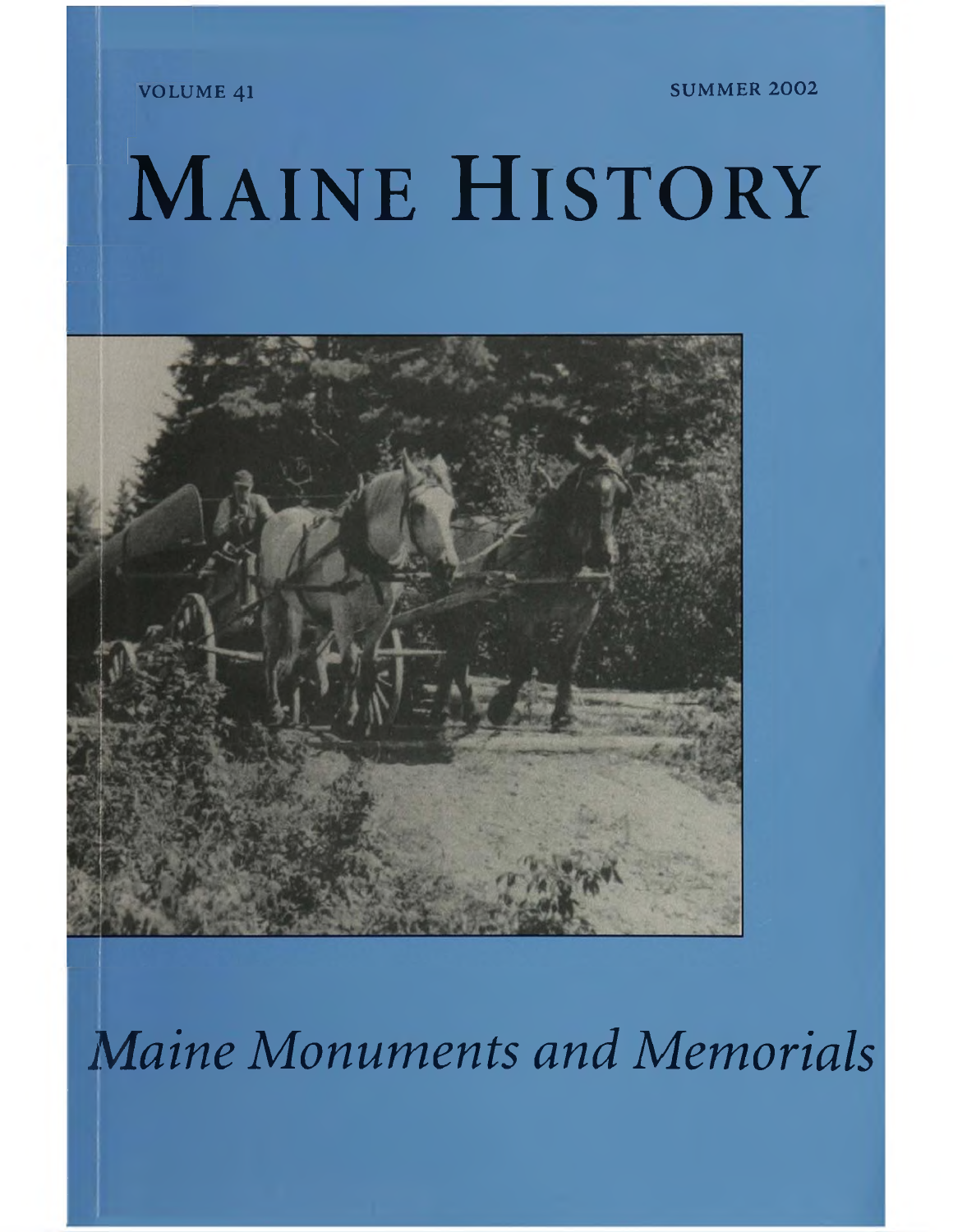### MAINE HISTORICAL SOCIETY

485 Congress Street Portland, Maine 04101

### *Maine History* is published by the Maine Historical Society in cooperation with the Department of History at the University of Maine.

Editorial Office Department of History 5774 Stevens Hall, University of Maine, Orono, Maine 04469

All correspondence and manuscripts for review should be sent to Editor, *Maine History*, 5774 Stevens Hall, University of Maine, Orono, ME 04469. Two copies of manuscripts should be submitted in double-spaced typescript and should conform to *The Chicago Manual of Style*, 14th ed. Manuscripts accepted for publication in *Maine History* are typically 30-35 pages in length. Manuscripts will not be returned unless accompanied by a stamped, selfaddressed envelope. The Maine Historical Society assumes no responsibility for the opinions and interpretations expressed by its contributors. The articles appearing in Maine History are abstracted in *Historical Abstracts* and *America: History and Life.*

Books for review should be sent to the book review editor, Stanley Howe, Director, Bethel Historical Society, Dr. Moses Mason House, Bethel, ME 04217.

*Cover photo:* Primitive as it might seem, the Mud Pond Carry Toting Service, created in 1880 by Anse Smith, Jr., was a milestone in making the north Maine woods more accessible to outsiders, and thereby changing the meaning of the woods itself. In this issue Dean B. Bennett explores the history of Chamberlain Farm, set deep in the northern woods of Maine. Bennett sees the farm as a monument to the changing uses and interpretations of the north woods. Our second article by George L. Findlen examines various facets of another monument: a state-funded granite memorial to John Baker, a problematical hero of the "Bloodless" Aroostook War. Painter Alger Veazie Currier created Maine memorials of another sort. After a brilliant start as an artist in Paris in the 1880s, Currier returned home, as author V. Scott Dimond explains, to become an apostle of the beaux-arts in Maine. His legacy is a neglected facet of Maine art history. In our final article, vexillologist David Martucci explores another Maine memorial—the state's first militia flags—and explains the unique processes by which they were created. *Bae Powers Collection photo*, *courtesy of Etta M. Hubbard*.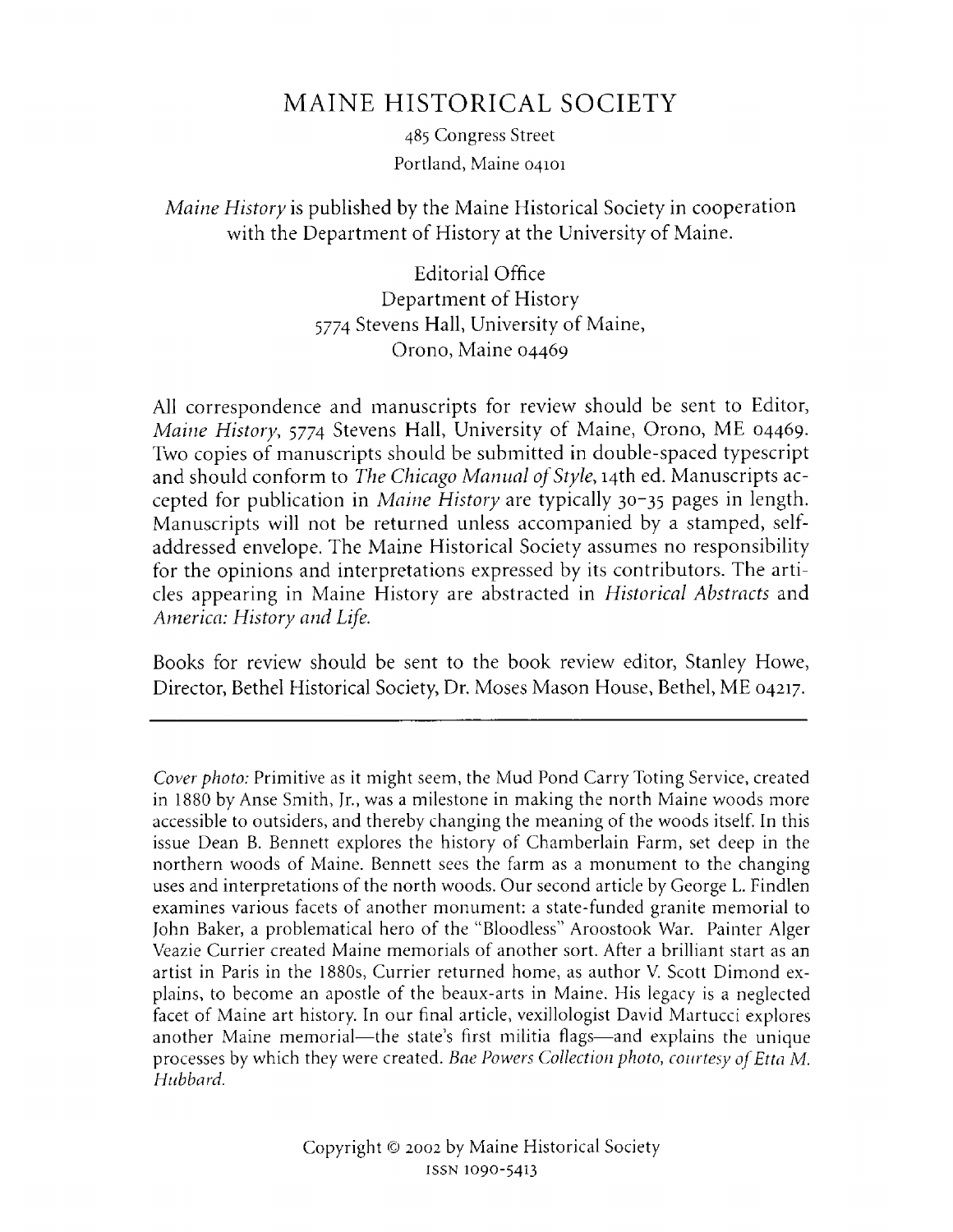# Maine History



### Editors RICHARD W. JUDD MARTHA L. MCNAMARA

### **Editorial Board**

ROBERT H. BABCOCK, Chairman University of Maine Emeritus

**EMERSON BAKER** Salem State College

**JOYCE BUTLER** Maine Historical Society

EDWIN A. CHURCHILL Maine State Museum

**RICHARD CONDON** University of Maine at Farmington

**JOSEPH CONFORTI** American and New **England Studies** University of Southern Maine

**JACQUES DOWNES** University of New England

**JOEL EASTMAN** University of Southern Maine

**GRETCHEN FAULKNER** Hudson Museum University of Maine

**GREGORY P. GALLANT** Margaret Chase Smith Library

**STEPHEN HORNSBY** Canadian-American Center University of Maine

**STANLEY R. HOWE Bethel Historical Society** 

**Book Review Editor STANLEY R. HOWE** 

**ARTHUR M. JOHNSON** University of Maine Emeritus

> **JAMES LEAMON Bates College** Emeritus

MAUREEN ELGERSMAN LEE University of Southern Maine

> **SARAH MCMAHON** Bowdoin College

**HAROLD PRINS** Kansas State University